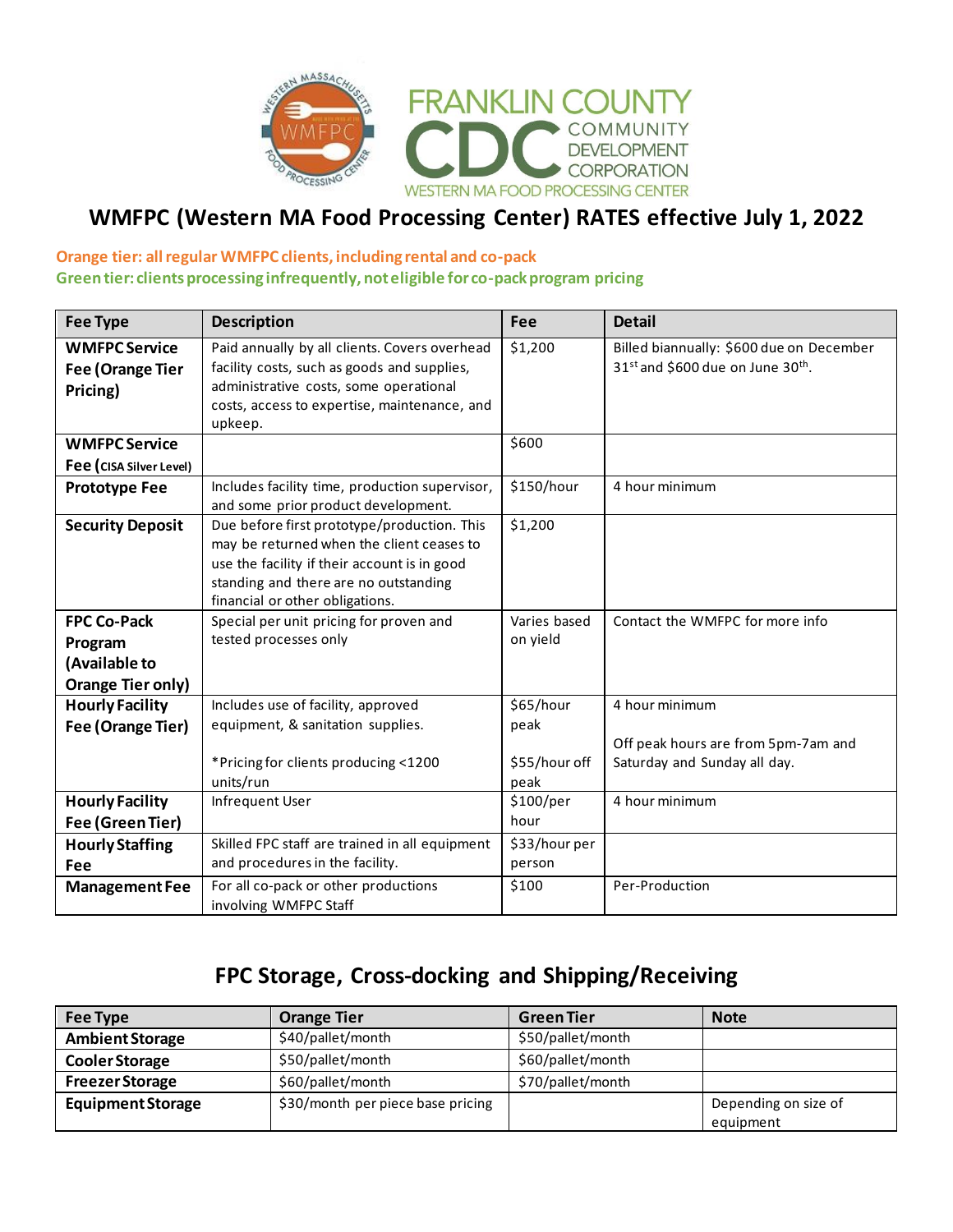



| <b>Shipping &amp; Receiving</b> | Up to 2 pallets or equivalent in or<br>out per week included, \$10 for ea.<br>additional. | \$15/pallet     |                                           |
|---------------------------------|-------------------------------------------------------------------------------------------|-----------------|-------------------------------------------|
| <b>Cross Docking</b>            | Available on a case-by-case basis.                                                        | \$30 per pallet | Contact WMFPC for more<br>info            |
| Inventory                       | 1 per month included with annual<br>service fee.                                          | \$25 per        | Only available on Tuesdays<br>and Fridays |

# **Additional Information**

## **Contractual fees:**

- Co-Pack cancellation or rental cancellation with staff with less than 7 working days, Rental Cancellation with less than 2 working days (a full 48-hour notice) or No show: \$500 per incident for up to three offenses. Additional incidents will lead to termination of the user agreement.
- Change to scheduled production with less than 5 working days' notice, \$50
- Sanitation/Cleaning Deficiency Fees: \$75.00 first offense/\$100.00 second offense/\$125.00 third offense, per hour for up to 3 sanitation/cleaning offenses; any ongoing misuse will lead to termination of user agreement,
- Damage: equipment repairs or replacements associated with abuse, misuse or use by untrained individuals will be billed to the responsible parties,
- Re-training equipment or procedures: \$100 per hour

### **Special Processing Fees:**

- Organic Processing Fee for any organic processing under the FPC certification: \$75 per production,
- Any Green Tier co-pack/rental or Orange Tier Rental production that requires BPCS certified person (and client does not hold this certification): \$100 per production

## **Product Development/Consultation:**

- Green Tier recipe conversions, scale ups, modifications, processing guidance etc.: \$100 per hour,
- Food Center Development Education/Group Tours: \$100/hour,
- FDA Paperwork filing assistance: \$50 a product,
- Green Tier Food Business Technical Assistance: (Business planning, marketing, orlabel guidance, etc.) \$50/hour

\*The FCCDC strives to subsidize technical assistance and prototyping services through grants and community fundraising.

### **Special Services**:

- Order Fulfillment, \$25 per order, this is for any order that must be built/prepped/pulled etc. for shipping
- Short Notice: \$50 per 1/2 hour, half hour minimum,
- Any freight Receiving or Shipping occurrences without two (2) working days (48 hours) will incur a \$50 fee

### **Important contacts:**

For all billing-related questions: wmfpc@fccdc.org